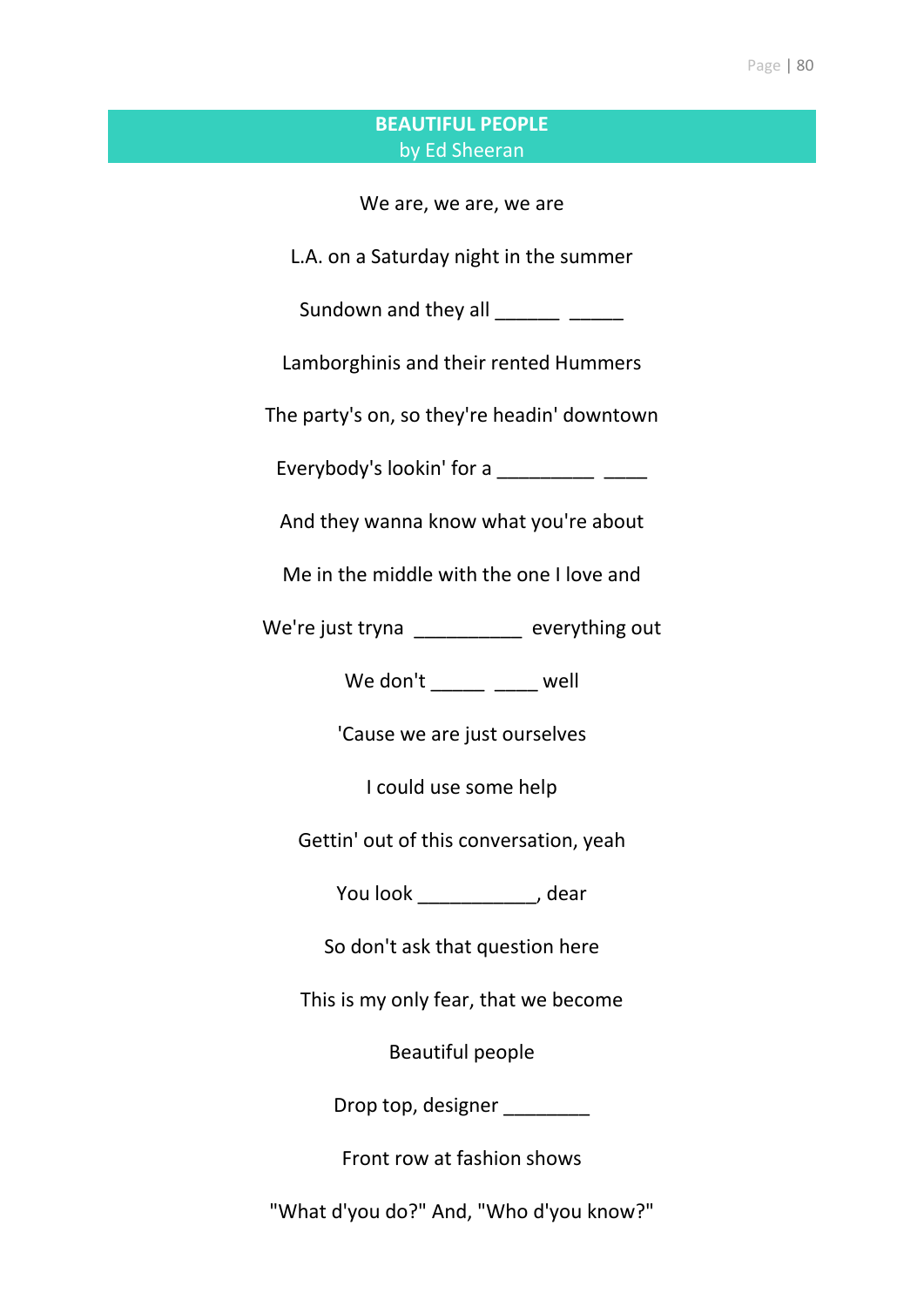Inside the world of beautiful people

Champagne and rolled-up notes

Prenups and bomes

Surrounded, but still alone

Let's leave the party

That's not who we are

(We are, we are, we are)

We are not beautiful

Yeah, that's not who we are

(We are, we are, we are)

We are not beautiful

L.A. mmm

\_\_\_\_\_\_\_\_\_ for hours last night and we made it nowhere (nowhere, nowhere)

I see stars in your eyes when we're halfway there (all night)

I'm not \_\_\_\_\_\_\_\_ by all them lights and flashin' cameras (uh)

'Cause with my arms around you, there's no need to care

We don't \_\_\_\_\_\_\_ \_\_\_\_\_ well

We are just ourselves

I could use some help

Gettin' out of this conversation, yeah

You look \_\_\_\_\_\_\_\_\_\_\_ , dear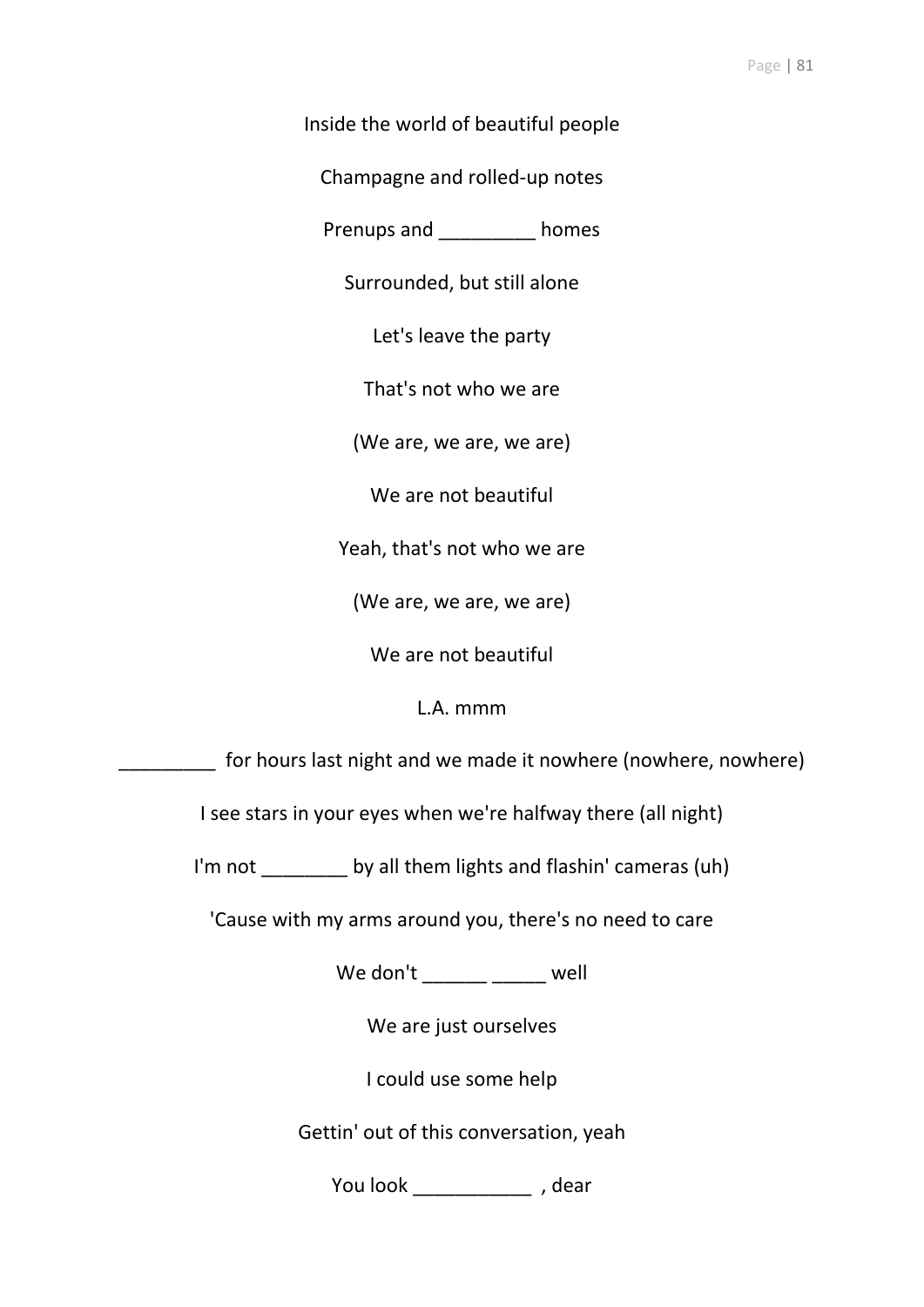# So don't ask that question here

This is my only fear, that we become

Beautiful people

Drop top, designer

Front row at fashion shows

"What d'you do?" And "Who d'you know?"

Inside the world of beautiful people

Champagne and rolled-up notes

Prenups and \_\_\_\_\_\_\_\_\_\_ homes

Surrounded, but still alone

Let's leave the party

That's not who we are

(We are, we are, we are)

We are not beautiful, yeah

Yeah, that's not who we are

(We are, we are, we are)

We are not beautiful

We are, we are, we are

We are not beautiful

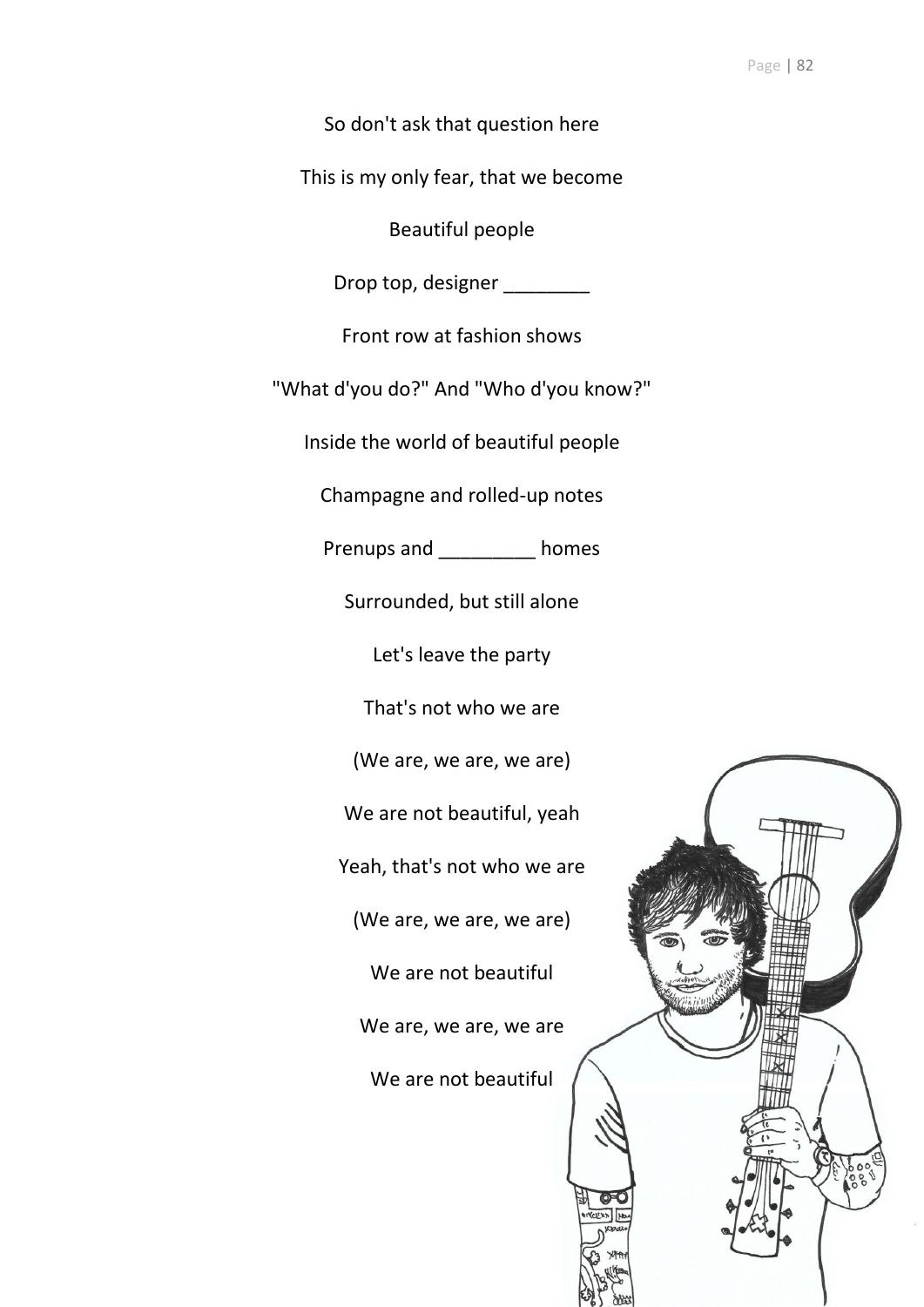#### **ICE BREAKER**

#### **Brainstorming**: MONEY

Say all the words or short sentences that come up to your mind related to the topic. Try to think freely in English, since it should be a fast and creative activity.

### **LISTENING**

### **First listening**

Listen to the song and watch the video. What is the idea they are trying to convey?

### **Second listening**

Take note of everything you understand.

### **Third listening**

Complete the gaps. Once you have finished, check the lyrics with your teacher.

#### **VOCABULARY**

Explain the meaning of the following sentences.

The party's on and they're heading downtown

Everybody's looking for a come up

You look stunning

Rolled-up (notes)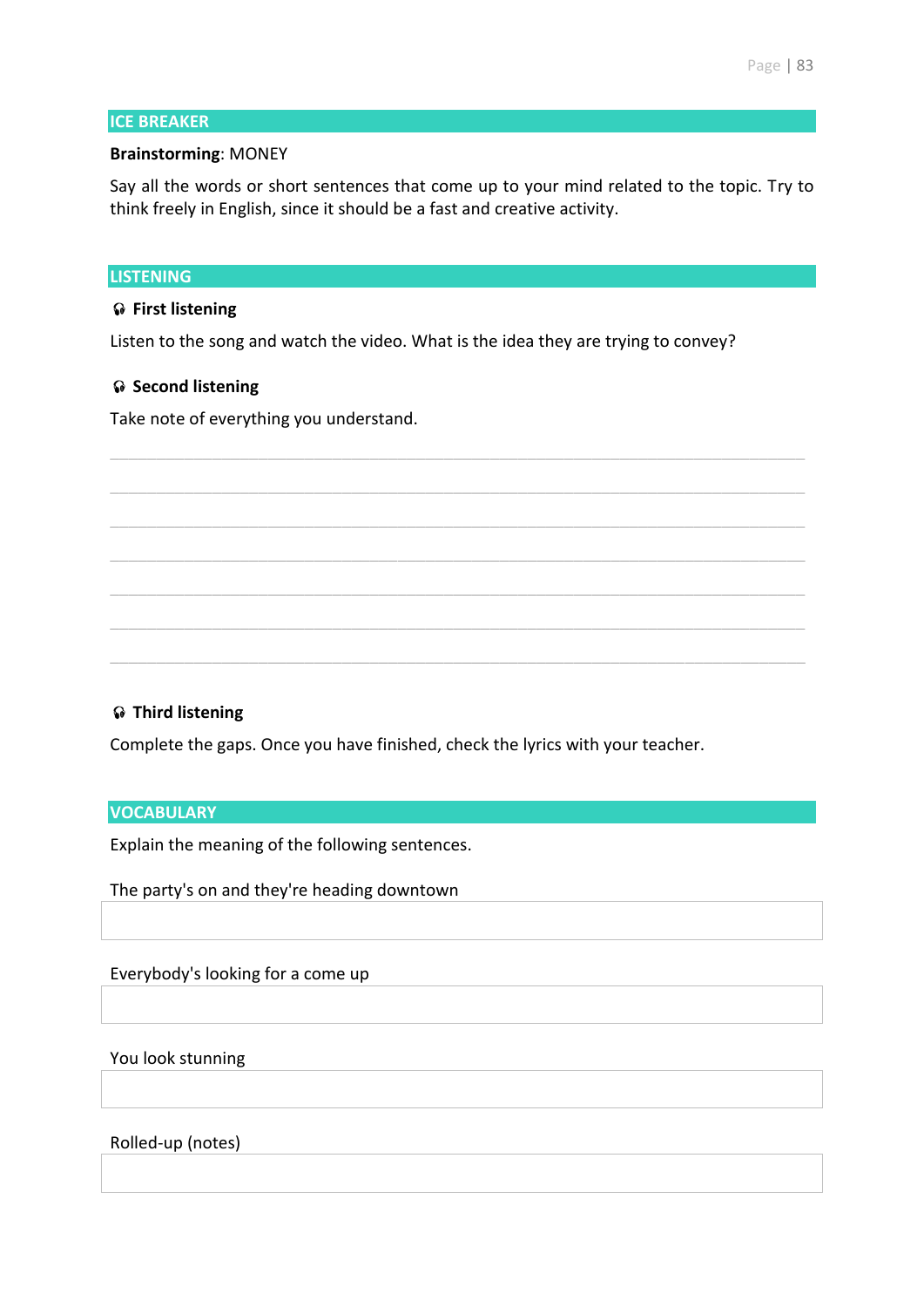Prenups

# Drove for hours last night and we made it nowhere

**VISUAL VOCABULARY**

Draw the following expressions.



fazed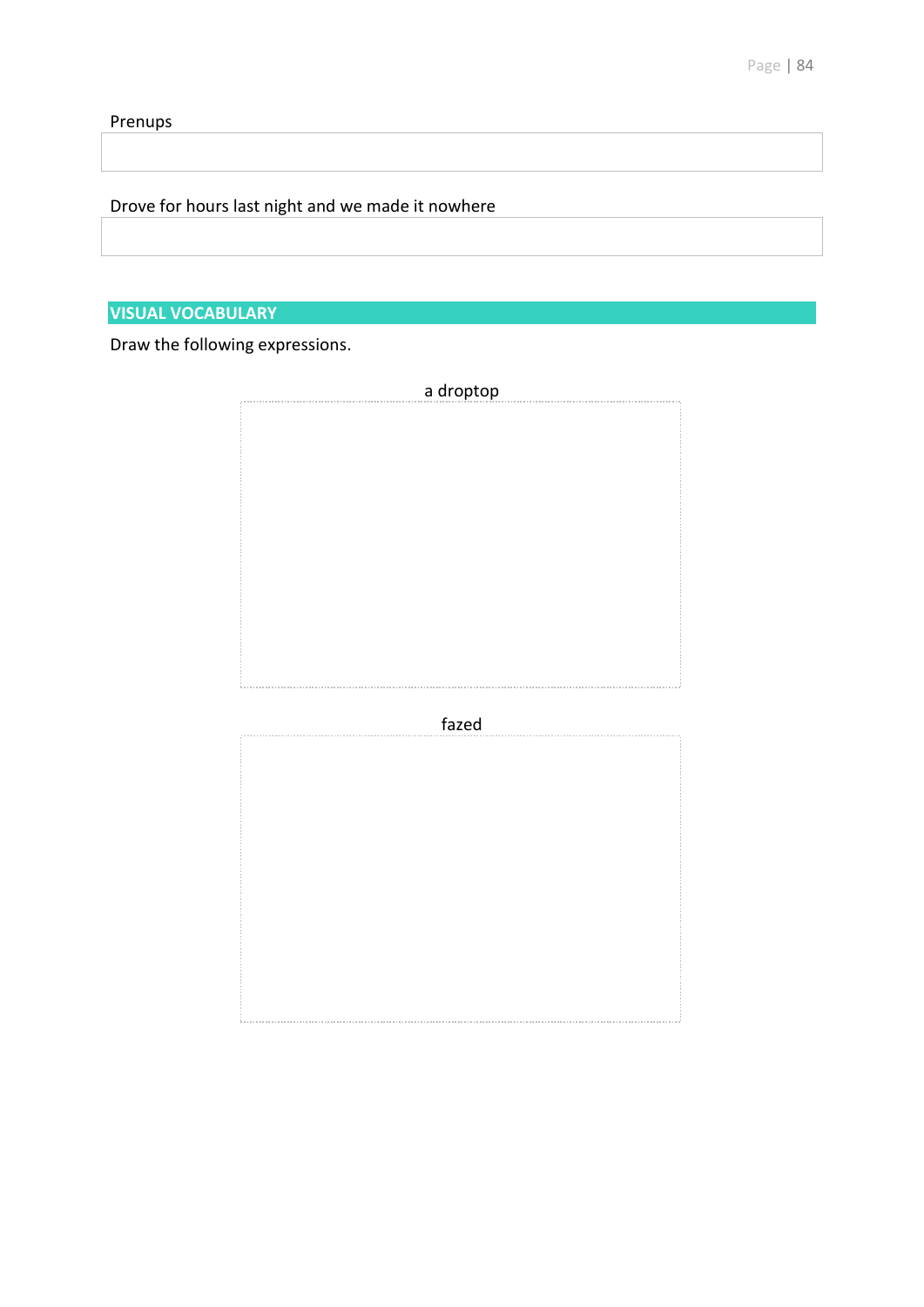# **VISUAL PHRASAL VERBS**

# Draw the phrasal verbs bellow.

come out

figure out

fit in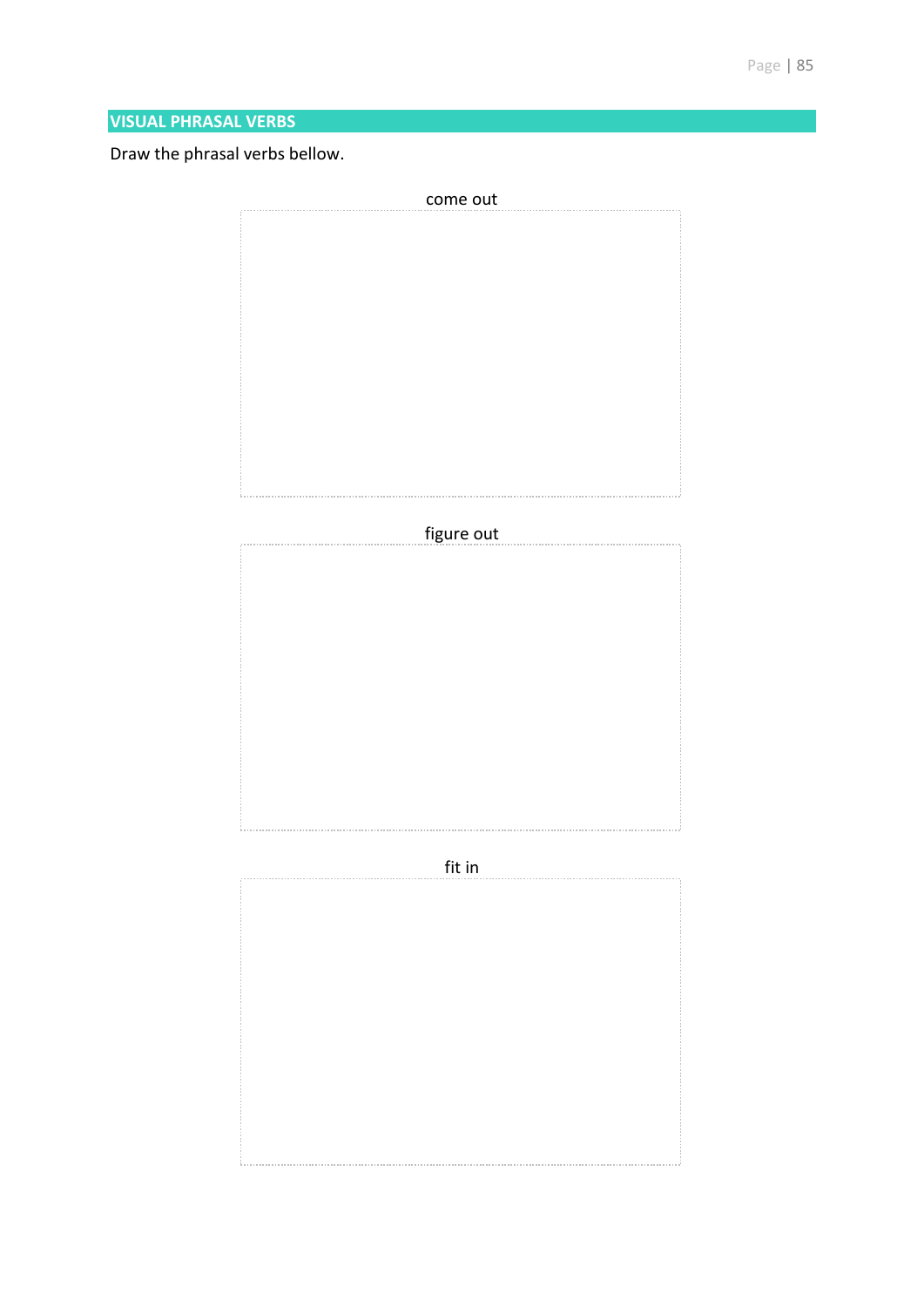Orally, improvise sentences with the previous expressions and phrasal verbs.

Here you have some lines if you want to take note of some examples to remember how to use each expression.



### **GRAMMAR**

**Indirect questions/structures** (page 117)

Can you find indirect questions or structures in the lyrics?

Transform these questions into indirect ones:

Where are you from?  $\rightarrow$ 

Why did they come here?  $\rightarrow$ 

Is he going to eat the cake?  $\rightarrow$ 

Have you ever met her?  $\rightarrow$ 

Will we visit USA? **\*\*\*** 

## **IDIOMS (MONEY)**

Guess the meaning of these idioms discussing them with your classmates.

Money doesn't grow on trees



Feel like a million bucks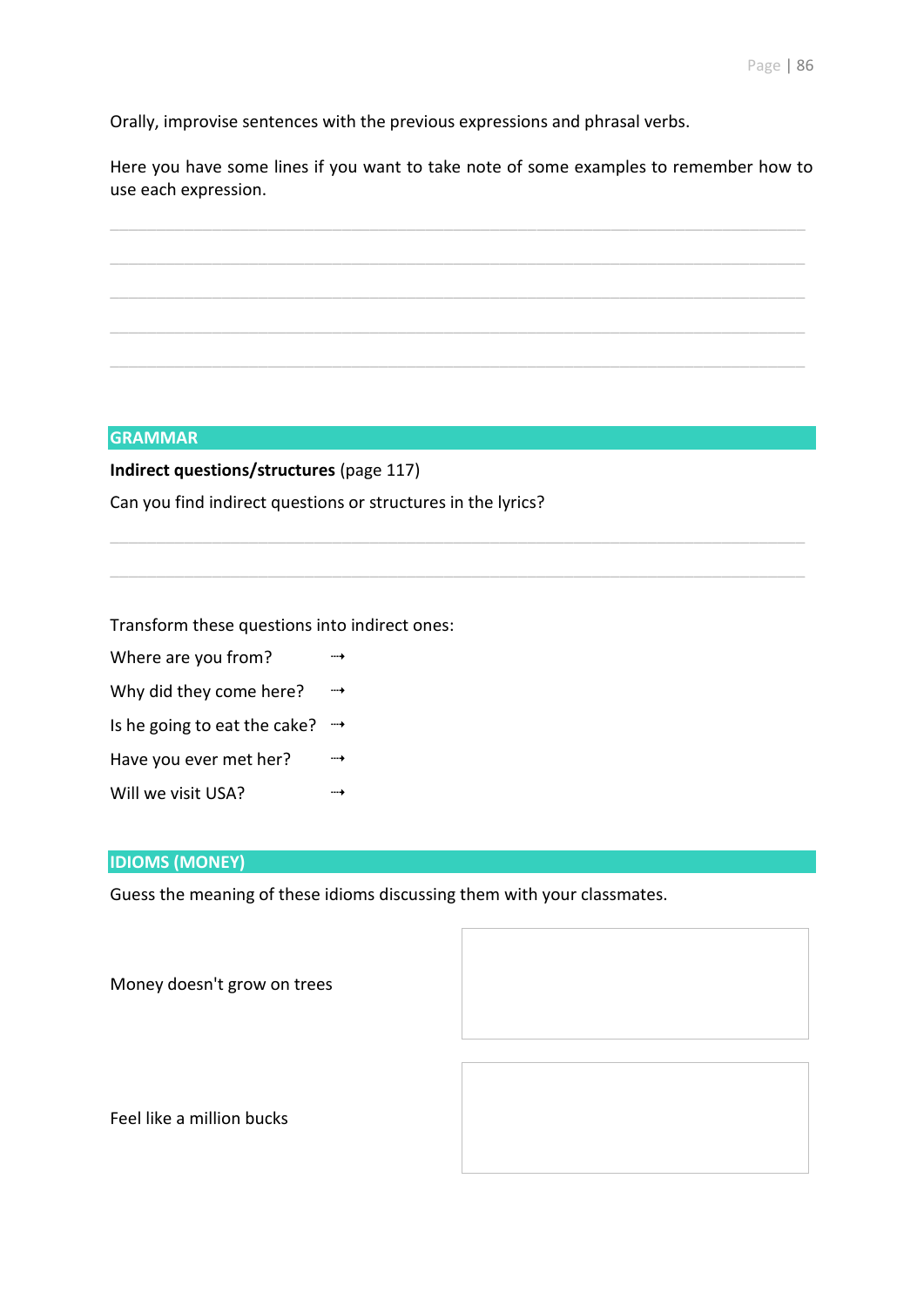Born with a silver spoon in your mouth

Time is money

Money to burn

Write sentences with two of them.

### **SPEAKING**

Using the vocabulary on page 122 answer and discuss these questions with your classmates:

- $\circ$  Is there anything in your life that you could do if you had more money?
- o Do you think that money changes people? If so, in which way?
- $\circ$  Do we live in a society where we have to be "beautiful people"? Which are the consequences to it?
- $\circ$  Do you ever feel pressure to be accepted or included as a "beautiful person"?
- o Do you know people who don't care about fitting in? What are they like? What's your opinion about them?

## **PRONUNCIATION**

#### **Weak forms**

When we speak, we link the words creating what is called the connected speech. Words which don't carry the main content such as conjunctions, prepositions, articles and auxiliaries are then unstressed and pronounced as weak forms.

Eg: *Inside the world of beautiful people. Champagne and rolled-up notes.*

In this sentence the words *the, of, and* are pronounced less clearly and it sounds as if we swallowed them. Try to say it.